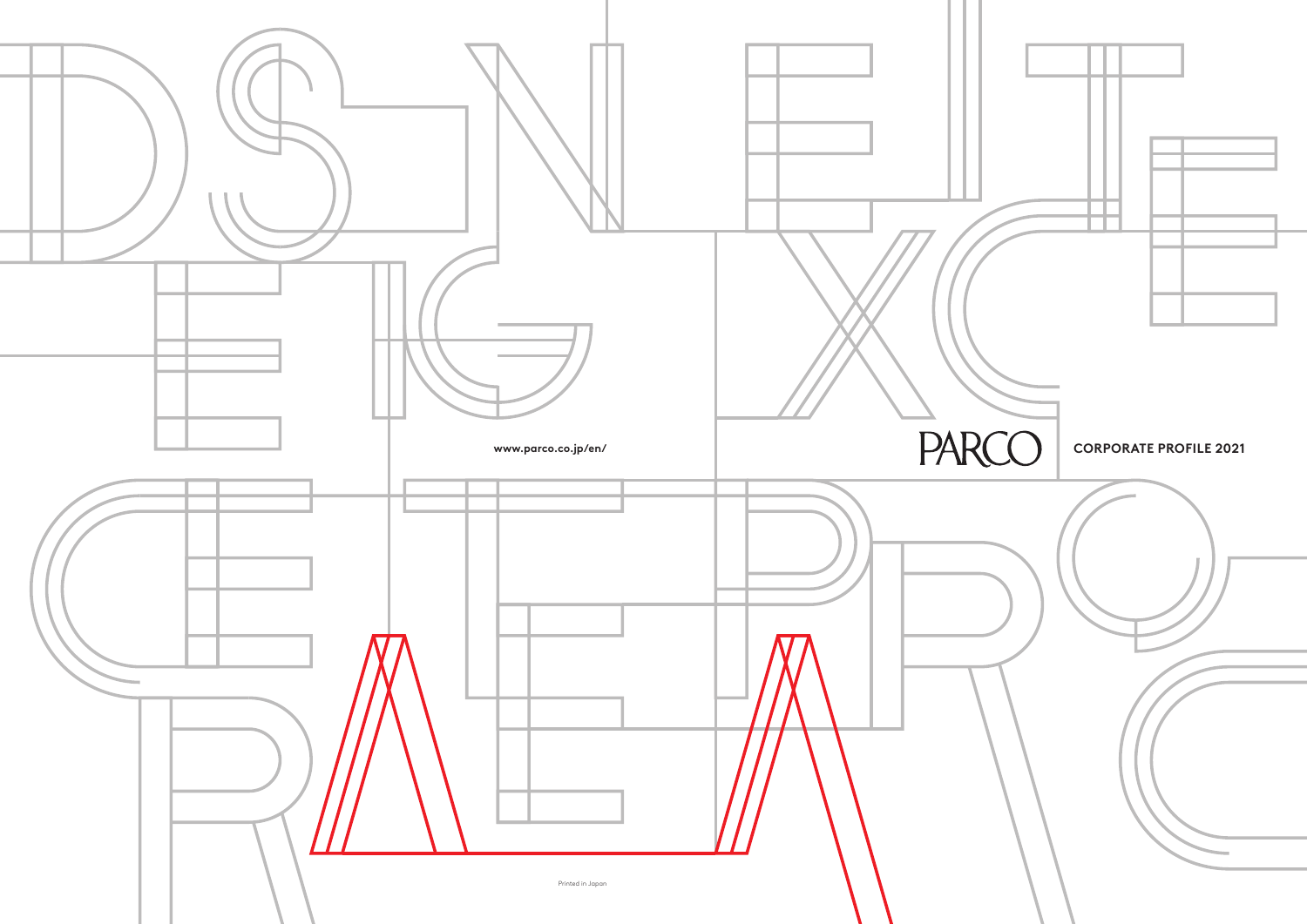The PARCO Group has long expressed independentminded lifestyles and the beauty of diversity through fashion, culture, and art. Discovering new possibilities in boundless imagination with a sense of the future has been our constant pursuit.

The world now, and Japan, and the PARCO Group, are undergoing great change.

PARCO has to this point focused on Incubation, Urban Revitalization, and Trends Communication as its major roles in society. For our next stage, we have dynamically refashioned these three axes to put forward a new Vision: Excite, Design, and Create. Based on a sensitive reading of the times, we will spearhead a group that creates to transcend the ordinary, generate excitement, and change the world.



A number of lines connecting together create the letters in PARCO and the three words of our Vision: Excite, Design, and Create. The lines represent diverse individualities, sensibilities, and partners, and they connect in various forms to express the  $\overline{\text{c}\text{r}}$ extion of PARCO itself

**Sharing excitement in tune with the times. Drawing and designing with belief in sensibility. Creating, with the focus on people, place, and connection. To change the world with excitement beyond imagining this is our new vision for the future.**

**MESSAGE** Kozo Malayama

**Fashion, theater, film, literature, music, art. We have long expressed through culture the beauty of living and the splendor of being free. And we have constantly explored the potential of the imagination to fashion the future.**

**We will join with the next generation to forge a new era by connecting together diverse individualities and sensibilities driven by the imagination and passion of individuals. With sensibility, we will change the world.**

#### Cover Design

# **WEIGHT AND CORPORATE PROFILE 2021**

KOZO MAKIYAMA Representative Director, President and Executive Officer

We have also defined a new Purpose: To Change the World with Sensibility. In this coming age of DX\* and sustainability, when what is essential will come into focus, the driving force for the Group to be needed by society and for expressing PARCO's trademark edginess will be the sensibility, imagination, passion, and adventurous spirit of each and every employee. I firmly believe that individuals thinking independently is the energy that generates innovation, and that the sensibilities of individuals can change the world and bring about a new era.

We will connect diverse individualities and sensibilities for the future and propose sustainable lifestyles with the next generation to create the trends to come. \* DX: Digital Transformation

July 2021

## **PURPOSE**

## To Change the World with Sensibility



# **VISION**

Excite Design Create

#### **CONTENTS**

- 1 MESSAGE
- 2 Positioning of Medium-term Business Plan (FY2021-2023)
- 3 Overall Policy of Medium-term Business Plan (FY2021-2023)
- 4 PARCO Shopping Complex Business
- 10 Digital Strategy
- 11 Development Business
- 14 Content Business
- 16 Sustainability
- 20 About PARCO

**1**